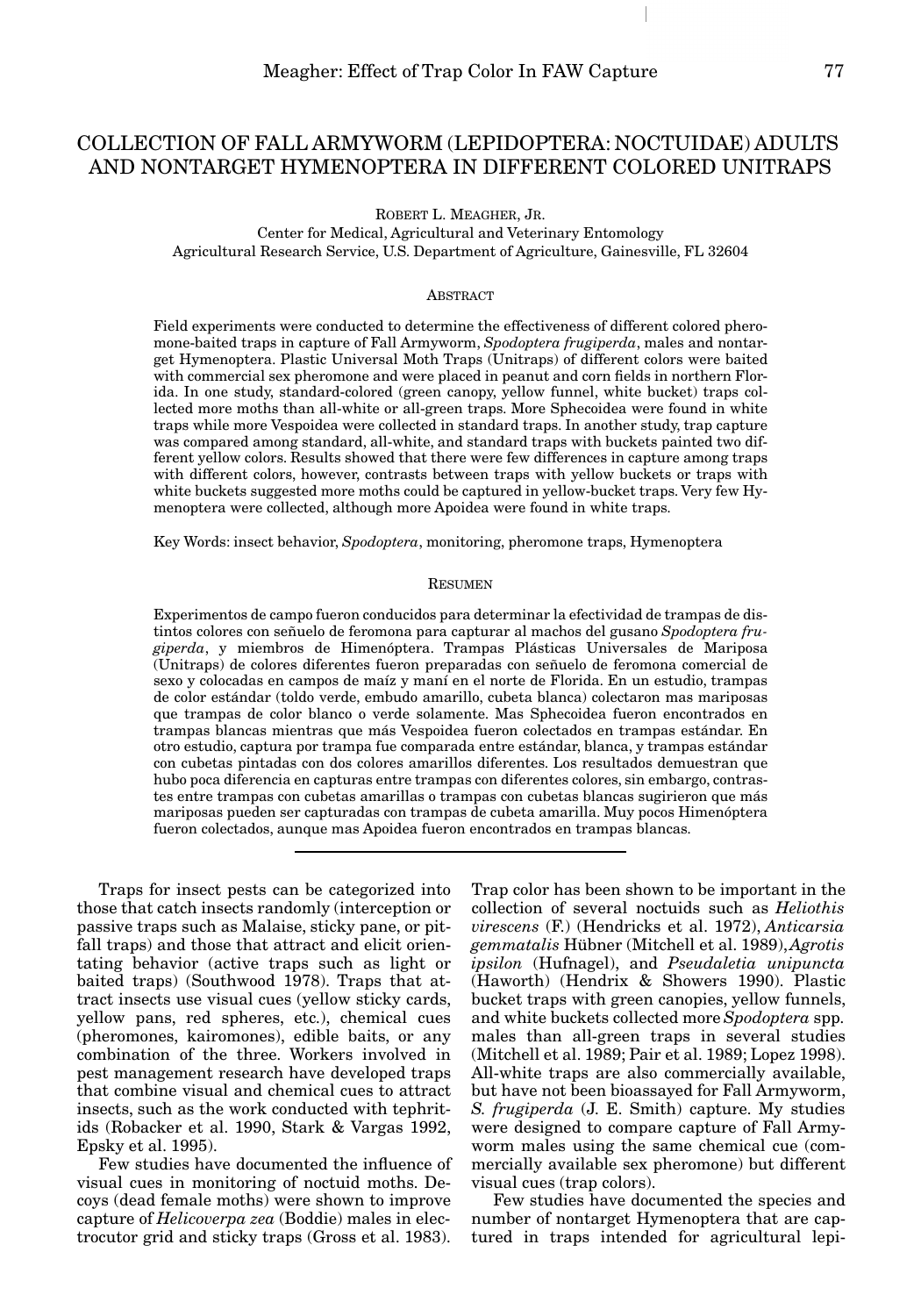dopteran pests. Meagher & Mitchell (1999) found species from Apoidea, Pompiloidea, Scolioidea, Sphecoidea, and Vespoidea in traps using sex pheromone and synthetic floral volatiles as lures, however, all traps used white buckets. Because of the deleterious effect on foraging pollinators and natural enemies (Meagher & Mitchell 1999), and the increased time required to service traps containing these insects (Gross & Carpenter 1991), an additional objective of this study was to collect and identify nontarget aculeate Hymenoptera attracted to different trap colors.

## MATERIALS AND METHODS

#### 1998

Peanuts (*Arachis hypogaea* L.,'Georgia Green') were planted during summer in northwestern Alachua County, Florida. This experiment was designed to compare moth and aculeate Hymenoptera capture in three Universal Moth Trap (Unitrap) (Great Lakes IPM, Vestaburg, MI) colors (all white, all green, or standard = green canopy, yellow funnel, white bucket). Traps were placed along roads and edges in two fields, and the experiment was designed as a randomized complete block with four replications of the three trap colors. Trap location within a replication was randomized weekly, and trapping began 21 July and ended 30 September. Both Trécé® (Trécé, Inc., Salinas, CA) red septa and Scentry® (Ecogen, Inc., Langhorne, PA) gray septa *S. frugiperda* pheromone lures were used. These lures were alternated and replaced every two weeks. All traps contained insecticide strips (Hercon® Vaportape II containing 10% dichlorovos, Hercon Environmental Co., Emigsville, PA) to kill captured insects. Trap contents were removed three or more times per week. Moth numbers per night and Hymenoptera numbers per day were compared across trap colors using a split-block analysis of variance (ANOVA) (Steel & Torrie 1980). To satisfy ANOVA assumptions, counts were  $log(x + 1)$ transformed before analysis. Means for each trap color were separated using a LSD mean separation test (SAS Institute 1996). Untransformed means (±SE) are given in text and figures, whereas statistical results refer to transformed data.

#### 1999

Four different trapping treatments were placed at the University of Florida, Hastings Research and Education Center's Yelvington Farm, St. John's County during July and August. The four trap colors were standard, white, and standard traps with buckets spray painted Fluorescent Yellow (Painter's Touch #1942, Rust-Oleum Corp., Vernon Hills, IL) or Sun Yellow Gloss (Painter's Touch #1945). Traps were placed along roads among large plots of silage corn (*Zea mays* L.). The experiment was designed as a randomized complete block with four replications of the four trap colors. Trap location within a replication was randomized weekly, and trapping began 13 July and ended 19 August. Scenturion® (Scenturion Inc., Clinton, WA) gray septa Fall Armyworm pheromone lures were used, and were replaced every two weeks. All traps contained Vaportape II insecticide strips to kill moths that were captured. Trap contents were removed three or more times per week. Moth numbers per night and Hymenoptera numbers per day were compared across trap colors using a split-block ANOVA with  $log(x + 1)$ -transformed data. Means for each trap color or each trap color combination were separated using a LSD mean separation test or orthogonal contrasts (PROC GLM, CONTRAST statement, SAS Institute 1996).

#### RESULTS

#### 1998

Adult male Fall Armyworm numbers in the trap samples were high during July and August, and gradually decreased during September (Fig. 1). Comparison of moth captures among three trap colors showed that the standard traps captured significantly larger numbers of moths in 20 of 37 sampling dates. Most of the sampling dates where standard traps captured larger numbers of moths were during July and August, when traps were collecting over 50 moths per night. Only three sampling dates in September produced significant differences among traps. The overall average showed that standard traps captured more moths than white traps; green traps caught the fewest number of moths  $(54.0 \pm 4.0, 24.1 \pm 1.8,$ 11.9  $\pm$  1.2 moths per night, respectively) ( $F = 51.2$ ;  $df = 2, 6; P = 0.0002$ .

Collection of nontarget bees and wasps, both in number of individuals and number of species, was lower than previously documented (Fig. 2) (Meagher and Mitchell 1999). Species collected included *Melissodes* sp., *Apis mellifera* (L.), *Bombus pennsylvanicus* (De Geer), *Campsomeris plumipes fossulana* (F.), *Cerceris bicornuta* Guérin, *Ammophila* spp., and *Polistes* spp. More Sphecoidea were collected in white traps than standard or green traps  $(F = 7.3; df = 2, 6; P = 0.0249);$ more Vespoidea were collected in standard traps  $(F = 4.1; df = 2, 6; P = 0.0743)$  (Fig. 3). There was a trend toward fewer Apoidea in green traps.

### 1999

Consistently large numbers of Fall Armyworm males were collected in July and August from the surrounding corn fields (Fig. 3). There were no differences in number of males per night collected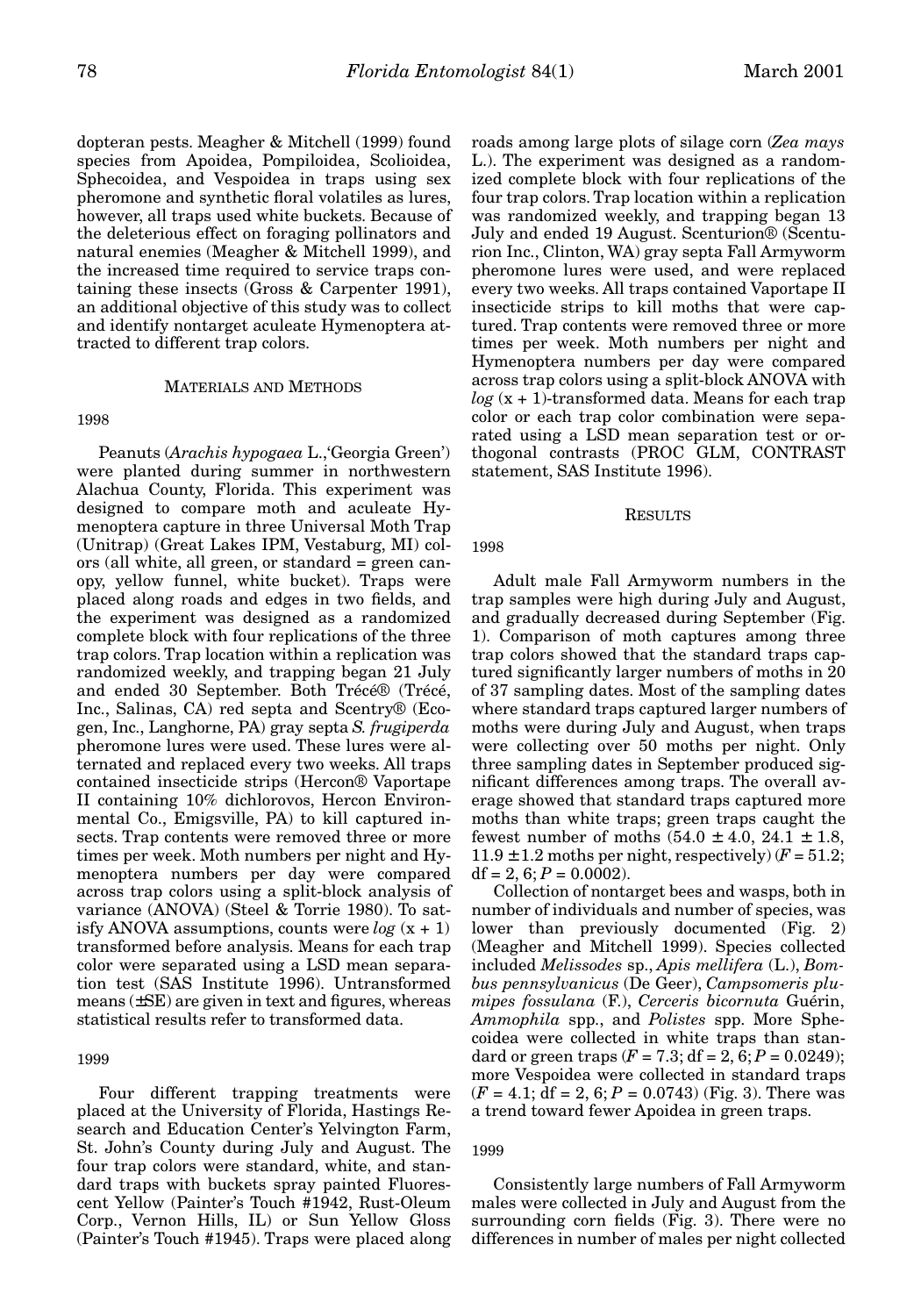

Fig. 1. Capture of male Fall Armyworm in standard (green canopy, yellow funnel, white bucket), all-white, or allgreen Unitraps baited with sex pheromone lures, Alachua, FL, 1998.



Fig. 2. Number of aculeate Hymenoptera captured per day in Fall Armyworm pheromone lure bucket traps in peanut, Alachua, FL, 1998. Means within Sphecoidea followed by the same uppercase letter and Vespoidea followed by the same lowercase letter, are not significantly different.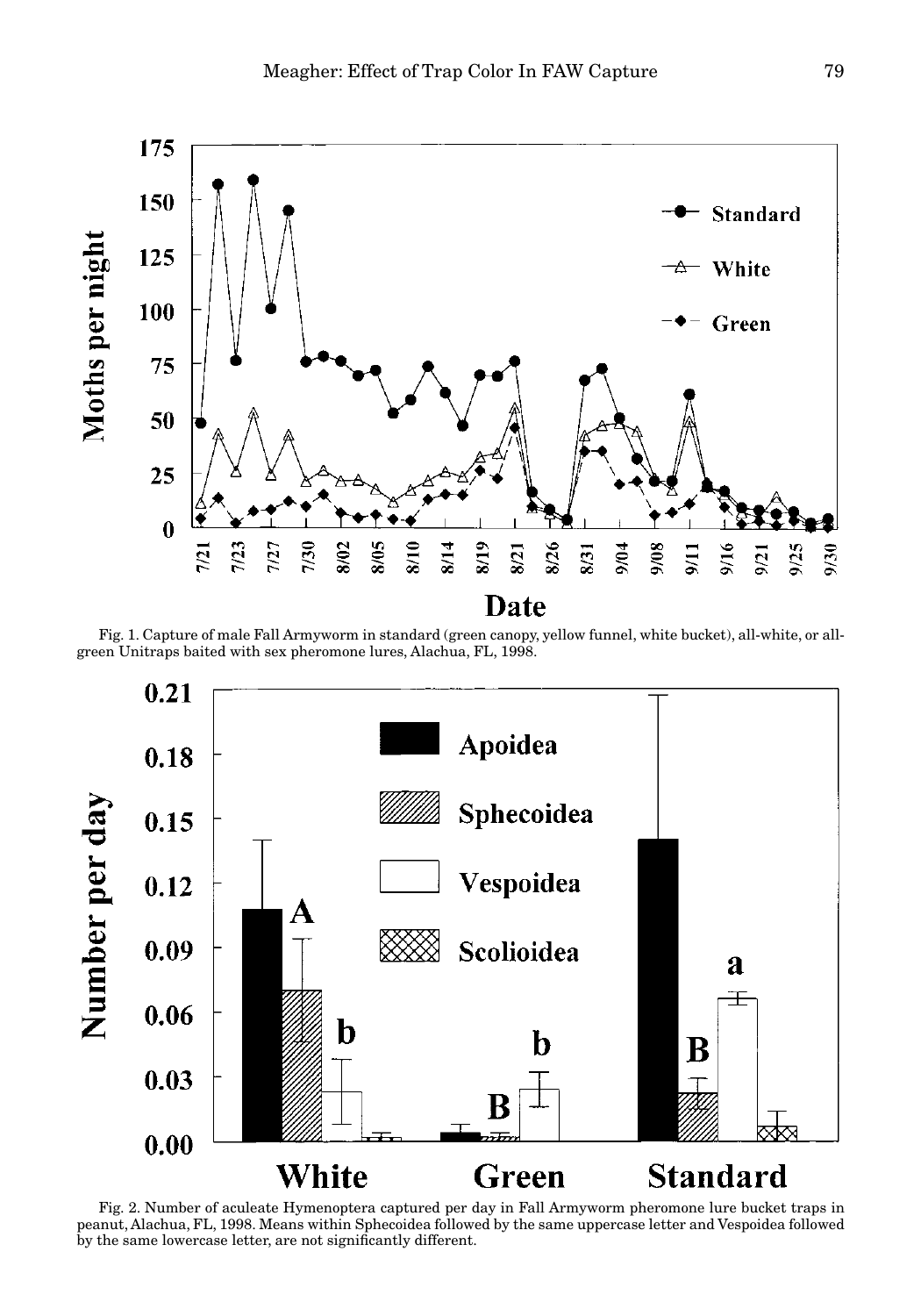

Fig. 3. Capture of male Fall Armyworm in standard (green canopy, yellow funnel, white bucket), fluorescent (green canopy, yellow funnel, fluorescent yellow bucket), sun yellow (green canopy, yellow funnel, sun yellow bucket), or all-white Unitraps baited with sex pheromone lures, Hastings, FL, 1999.

in traps with different colors when analyzed across dates (fluorescent yellow  $40.4 \pm 4.2$ , sun yellow  $39.5 \pm 4.6$ , standard  $36.7 \pm 4.7$ , white 29.0  $\pm$  3.3;  $F = 2.7$ ; df = 3, 9;  $P = 0.1089$ ). When each of the 12 dates was analyzed separately, only 2 dates (20 July, 2 August) had differences in males captured among all trap colors  $(P < 0.05)$ . However, when different trap color combinations were subjected to contrasts, differences in capture were noted. Generally, traps with yellow buckets (fluorescent yellow and sun yellow traps) captured more moths than traps with white buckets (standard and white traps), and all-white traps collected fewer moths (Table 1).

Very few Vespoidea, Sphecoidea, Tiphioidea, and Scolioidea were collected. Since more *Bombus* spp. were collected, their numbers were analyzed separately from other species of Apoidea. More Apoidea were collected from white traps than the other traps, whereas there were no differences among trap colors in collection of *Bombus* spp. (Fig. 4).

TABLE 1. CONTRAST OF NUMBERS OF FALL ARMYWORM MALES CAPTURED BETWEEN TRAPS WITH DIFFERENT COLORED BUCKETS, HASTINGS, FL, 1999

| Contrast                                    | $F$ -value | Pr > F | N         | $Means \pm SE$                   |
|---------------------------------------------|------------|--------|-----------|----------------------------------|
| $fluorescent + sun$<br>vs. white            | 7.4        | 0.0238 | 96<br>48  | $39.9 \pm 3.1$<br>$29.0 \pm 3.3$ |
| $fluorescent + sun$<br>vs. standard         | 2.7        | 0.1350 | 96<br>48  | $39.9 \pm 3.1$<br>$36.7 \pm 4.7$ |
| $fluorescent + sun$<br>vs. standard + white | 7.1        | 0.0257 | 96<br>96  | $39.9 \pm 3.1$<br>$32.9 \pm 2.9$ |
| $fluorescent + sun + standard$<br>vs. white | 5.3        | 0.0470 | 144<br>48 | $38.9 \pm 2.6$<br>$29.0 \pm 3.3$ |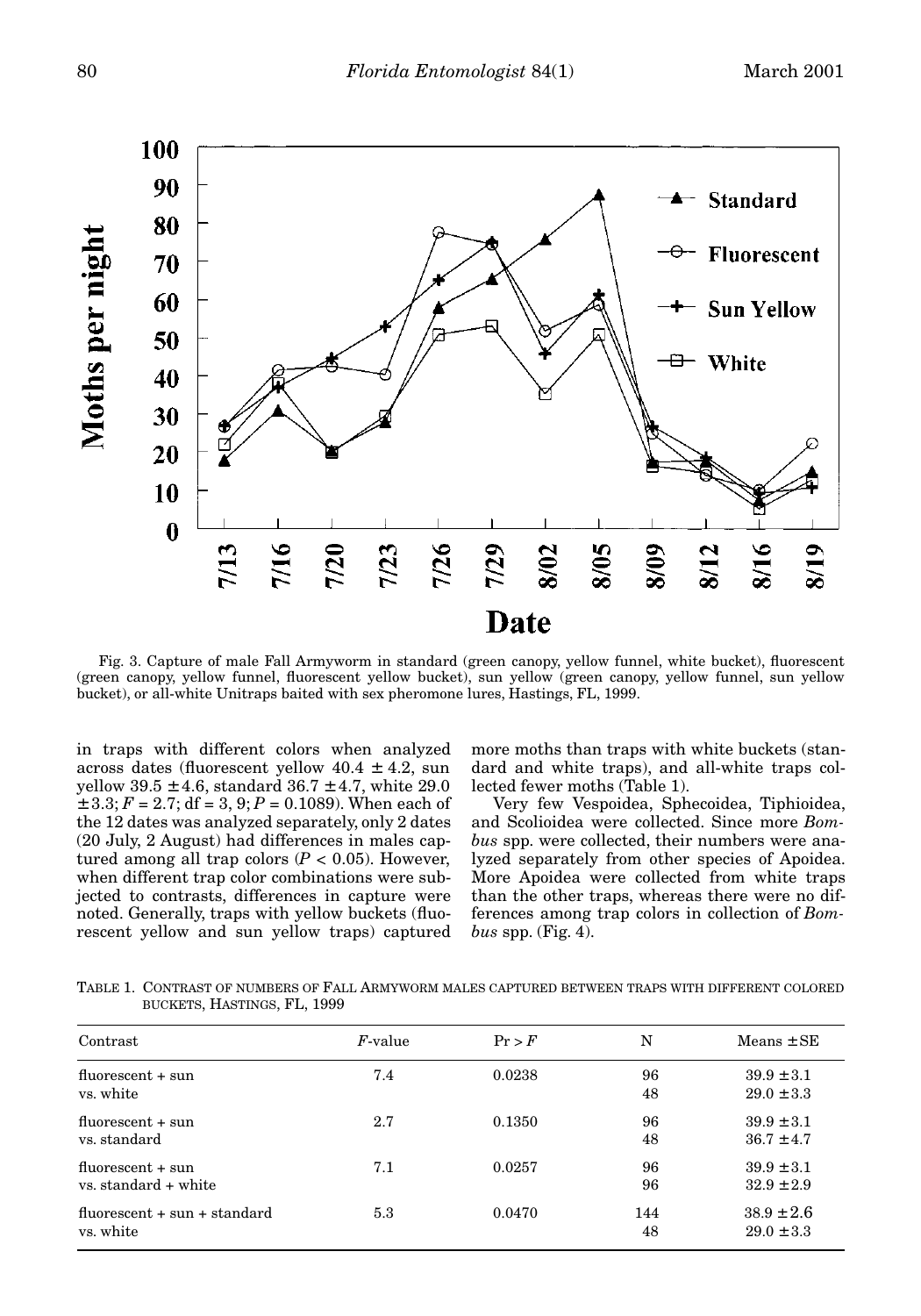

Fig. 4. Number of Apoidea and *Bombus* spp. captured per day in Fall Armyworm pheromone lure Unitraps in corn, Hastings, FL, 1999. Means within Apoidea followed by the same letter are not significantly different.

## **DISCUSSION**

Trap color was shown to influence Fall Armyworm capture in previous trials (Mitchell et al. 1989; Pair et al. 1989), however in those studies all-white traps and traps with yellow funnel and buckets were not compared. My results showed that more moths were collected in standard traps than all-white or all-green traps, a result similar to what has been documented with *S. exigua* (Hübner) (Lopez 1998). Spectral analysis of the white, yellow, and green components of bucket traps indicates a possible factor responsible for decreased capture of moths in green traps was low light reflectance at wavelengths where moth eyes are most sensitive (Mitchell et al. 1989). However, too much reflectance may decrease moth capture since all-white traps captured fewer moths than standard traps.

Traps composed of yellow funnels and buckets tended to collect more males than traps with white buckets, but differences were not significant on all dates. Spectral analysis showed higher reflectance for fluorescent yellow than sun yellow in the 500-560 nm range (unpublished data), although this difference appears not to have influenced trap capture. Therefore, if the objective of monitoring for Fall Armyworm is to collect the largest number of moths, than it can be concluded from this research and from previous research (Meagher & Mitchell 2001), that the standard Unitrap with green canopy, yellow funnel, and white bucket is the best collector of male Fall Armyworm when used with available commercial sex pheromones.

The attraction of *Bombus* spp. to traps using noctuid sex pheromone lures has been previously documented (Adams et al. 1989; Hendrix & Showers 1990; Gross & Carpenter 1991; Meagher & Mitchell 1999). Trap color seems to be important in the capture of bumblebees (Hamilton et al. 1971), although chemical cues either from the pheromone, the insecticidal strips, or both, may contribute to capture of these insects (Gross & Carpenter 1991). As far as capture of other aculeate Hymenoptera (Sphecoidea, Vespoidea, and Scolioidea) in different colored traps, very little has been documented.

#### ACKNOWLEDGMENTS

Technical support in the field was provided by J. Brady and C. Dillard. Thanks to Rust-Oleum Corp. and Mark Gorog, Director, Quality and Customer Service, for providing information about their paints. N. D. Epsky (USDA-ARS), D. Johanowicz (University of Florida), and D. Riley (University of Georgia) provided helpful reviews of an earlier manuscript.